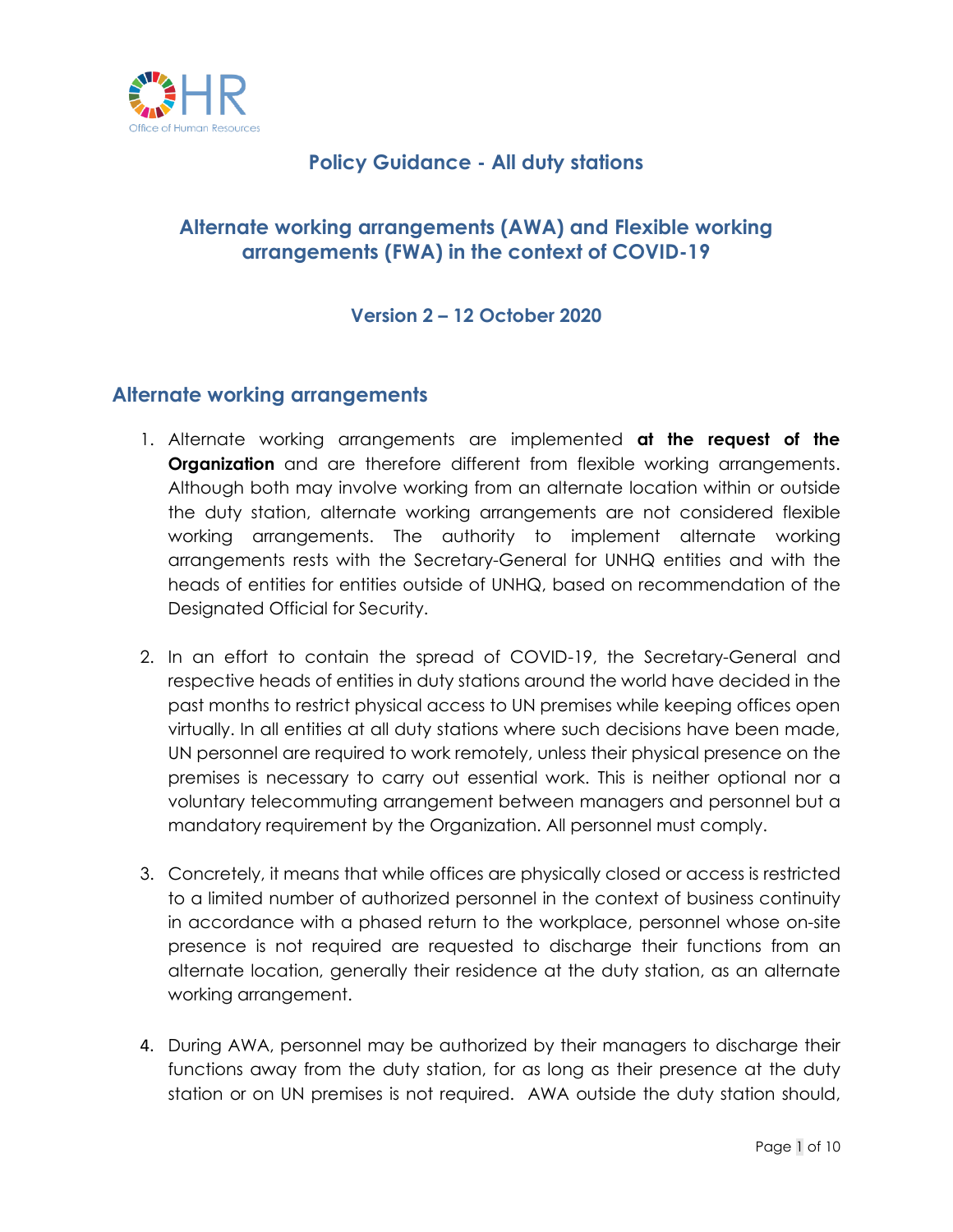

normally not to exceed six months. Heads of entities may however decide, based on specific conditions at the duty station<sup>1</sup> that AWA outside the duty station should continue beyond six months. Decisions regarding suspension or continuation of AWA outside the duty station should apply to all Secretariat entities present at the duty station and be taken in coordination with all entities concerned. UN agencies, funds and programmes present at the duty station should also be consulted with a view to harmonize the arrangements applicable to personnel across the organizations of the UN common system.

- 5. In the rare cases where personnel would be requested to work remotely from a specific alternate location, travel to that location will be payable. DSA will also be payable, except when working remotely from the place of home leave. If personnel choose to travel away from the duty station (i.e. they have not been required to leave the duty station), no DSA or travel will be payable but eligible personnel may be authorized to use their entitlement to home leave, family visit or reverse education grant travel.
- 6. Staff members utilizing their home leave or family visit entitlement to travel away from the duty station shall be required to use a minimum of five days of annual leave during their stay in the place of home leave or family visit travel. Full flexibility as to how and when the annual days are taken will be exercised, taking into consideration personnel needs and exigencies of service. Therefore, the five days of annual leave can be taken at any time during the stay in the place of home leave/family visit and do not have to be taken consecutively and can be taken in either half-day or full day increments.
- 7. In addition, Organization-paid travel to the place of residence/home leave or exceptionally to another authorized location requested by the staff member may also be utilized when a qualifying duty station has decided to implement scenario 1 (b) of the Human Resources Network's Standing Committee on Field Duty Stations guidance note for R and R duty stations with COVID-19 travel restrictions dated 1 June 2020 and the related [UN Secretariat directive](https://iseek.un.org/system/files/un_secretariat_directive_for_implementing_v4_of_guidance_note_for_rr_duty_stations_with_covid-19_travel_restrictions.pdf) (27 June 2020). Under scenario 1 (b), when physically present at the duty station, personnel may avail of flexible working arrangements subject to their manager's agreement; and when outside the duty station, they will be requested to work under alternate working arrangements, unless they avail of leave. Under this scenario, no DSA is payable.

<sup>1</sup> Specific conditions at the duty station include but are not limited to airport not being fully operational/limited incoming flights, restrictions in duty station imposed by host country that would prevent staff from going in office such as lockdown, continuance of footprint reduction, etc.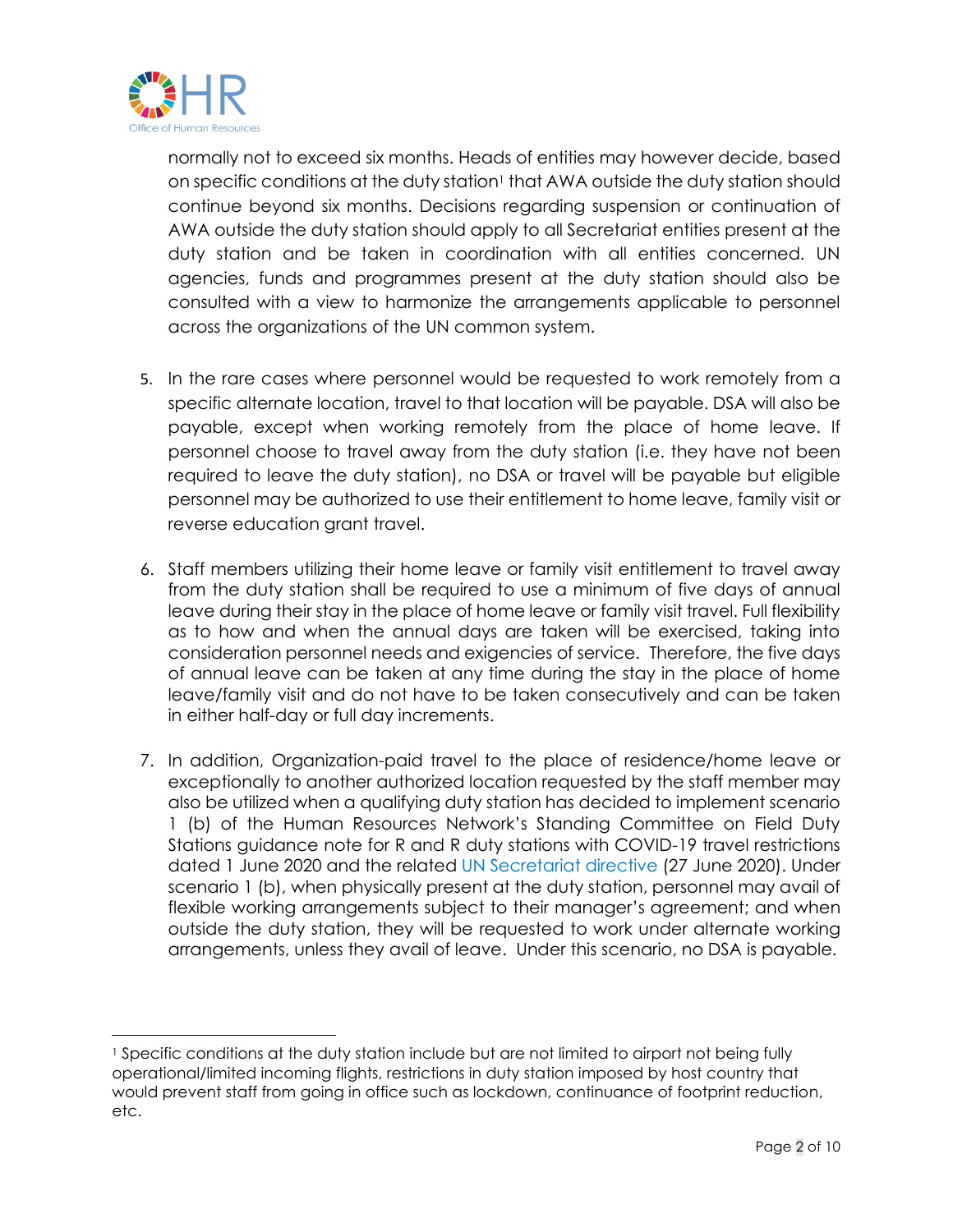

8. Personnel who are working remotely outside of their duty station under alternate working arrangements need to:

> a) update their security clearance profiles whether they arrived at the location on a personal or official travel. This will ensure that staff remain informed of security updates and supported by local security arrangements;

> b) be aware of the fact that enrolment in medical insurance plans are made based on their official duty station so medical expenses, doctor's visits and hospitalization in a different location, particularly outside the country of the duty station might result in out-of-pocket medical expenses;

> c) understand that the payment of danger pay, where applicable, is not payable for the period that the personnel work remotely from outside their official duty station in accordance with the conditions described in [Annex](https://documents-dds-ny.un.org/doc/UNDOC/GEN/N11/482/26/pdf/N1148226.pdf?OpenElement)  [II of the 2011 ICSC Annual Report A/66/30;](https://documents-dds-ny.un.org/doc/UNDOC/GEN/N11/482/26/pdf/N1148226.pdf?OpenElement)

> d) be aware that the accrual of qualifying service toward rest and recuperation remains governed by the conditions established in section 3 of ST/AI/2018/10 on rest and recuperation;

> e) know that at this time, in the context of COVID-19, other entitlements will continue to be paid in relation to the official duty station, including hardship and non-family allowances, including for exceptional situations if it is decided that AWA outside the duty station can continue for more than 6 months.

- 9. In light of the schools and day care closures or adjustments to normal operations (on-line classes, reduced on-site presence) and other disruptions to family support services, including elder care, the requirement regarding core working hours' periods may remain lifted as per decision by the official with delegated authority.
- 10. UN personnel who are asked to physically return to the workplace one or more days per week to execute functions that require their on-site presence and based on exigencies of service, during a phased return to the office will also continue to work on alternate working arrangements on the days on which their presence onsite is not required. Rotation and shifts may be introduced to limit the number of UN personnel on site at any given time and allow physical distancing as part of alternate working arrangements. No additional compensation should apply.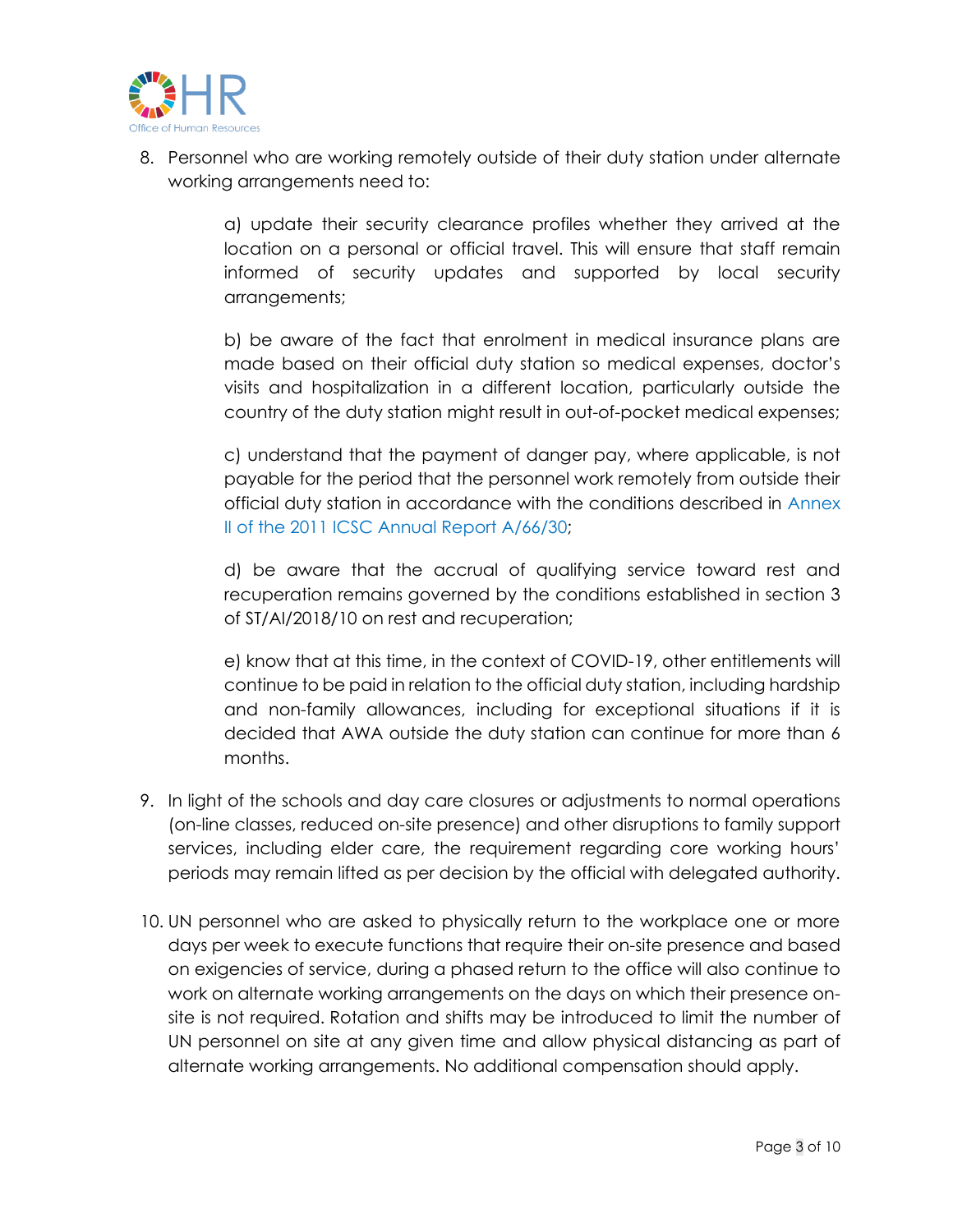

- 11. Alternate working arrangements should remain in effect until daily occupancy limits are lifted. The official with delegated authority may however decide to fully or partially suspend AWA outside the duty station based on local conditions at the duty station<sup>2</sup> .
- 12. When a decision is made to discontinue alternate working arrangements outside the duty station as of a specific date, personnel working outside of the duty station under alternate working arrangements should be communicated in writing the expected return date and be provided a reasonable advance notice (at least 21 days) before they are expected to return in order to be able to make necessary arrangements to physically report to the workplace taking into consideration travel restrictions and quarantine requirements, as applicable. This requirement does not apply to duty stations where scenario 1 b) of the Human Resources Network's Standing Committee on Field Duty Stations guidance note for R and R duty stations with COVID-19 travel restrictions dated 1 June 2020 is implemented since rotation is carried out on a pre-established scheduled.

#### **Flexible working arrangements**

- 13. Flexible working arrangements, such as telecommuting from within or outside the duty station, are **voluntary arrangements** agreed between personnel and their managers and require a written form. Flexible working arrangements for staff members are governed by [ST/SGB/2019/3](https://undocs.org/en/ST/SGB/2019/3) and [ST/IC/2019/15.](https://undocs.org/en/ST/IC/2019/15)
- 14. In the context of COVID-19, in duty stations where offices remained physically open or are reopening and generalized AWA are lifted, an increased use of telecommuting may be encouraged in order to reduce personnel footprint in UN premises and/or in duty stations, as applicable.
- 15. Telecommuting at the duty station is normally for up to three days a week. In the current COVID-19 context, personnel may however be authorized to telecommute for up to five days a week at the duty station, either as a blanket administrative directive or where endorsed by their manager based on personal or medical reasons, noting that medical reasons should also be endorsed by the supporting medical service, in line with section 2.2 of ST/SGB/2019/3. Although flexible working arrangements should be implemented at no cost to the

 $<sup>2</sup>$  Decision to suspend AWA outside the duty station based on local conditions at the duty station that include but</sup> are not limited to decreasing cases, borders open for regular commercial flights or no restrictions on return to duty station in terms of air / land travel, intergovernmental meetings requiring on-site support at very short notice.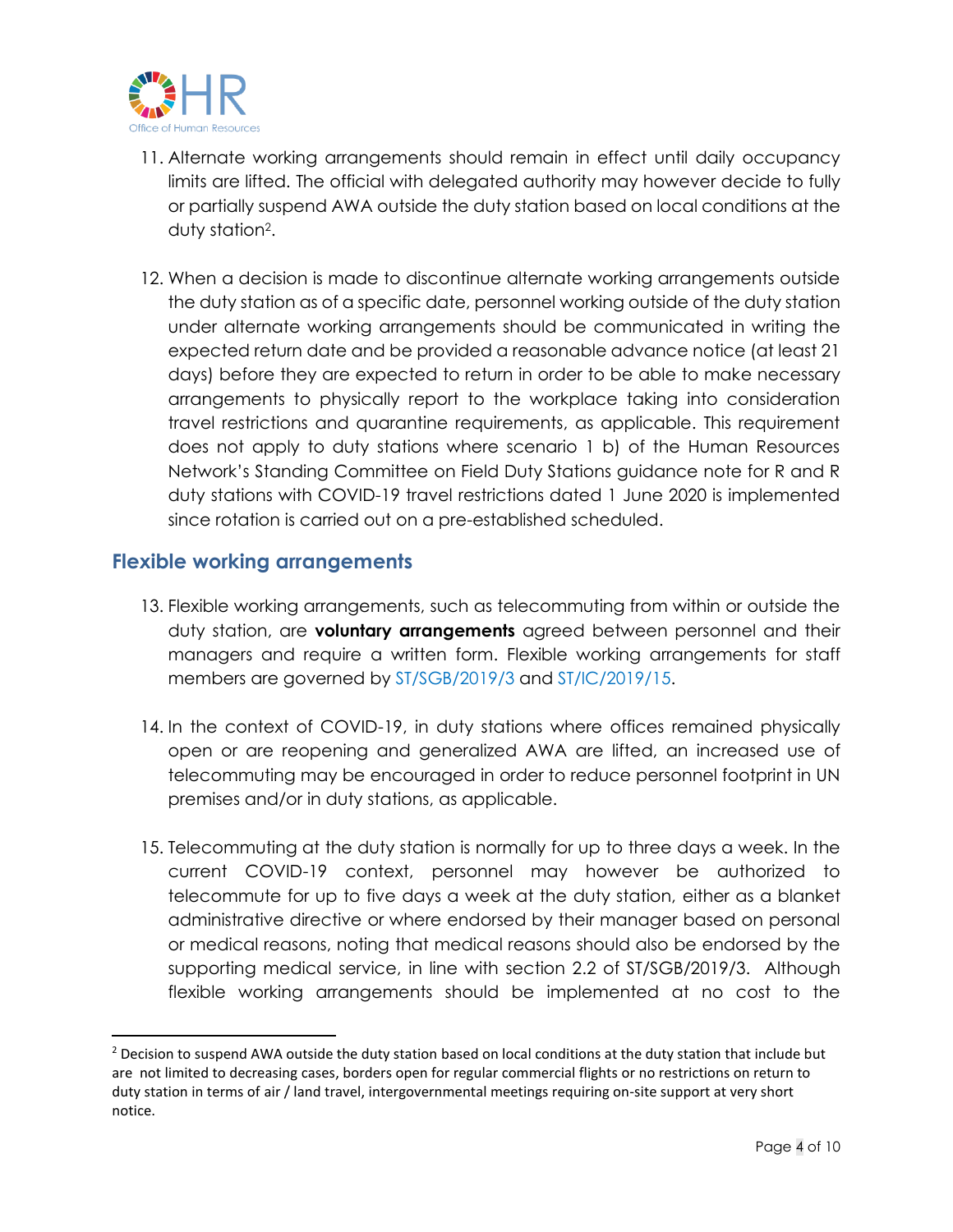

Organization, personnel may be authorized to utilize their home leave, family visit or reverse education grant travel entitlement to travel away from their duty station.

- 16. Staff members utilizing their home leave or family visit entitlement to travel away from the duty station shall be required to use a minimum of five days of annual leave during their stay in the place of home leave or family visit travel. Full flexibility as to how and when the annual leave days are taken will be exercised, taking into consideration personnel needs and exigencies of service. Therefore, the five days of annual leave can be taken at any time during the stay in the place of home leave/family visit and do not have to be taken consecutively and can be taken in either half-day or full day increments.
- 17. In the context of COVID-19, staff members might have been allowed or encouraged to work from outside their duty station, for instance if they were not able to return to their duty stations due to travel restrictions imposed while they were on leave or on official business. In such instances, they may not have been requested to sign an agreement, because it was de-facto AWA. As duty stations are implementing phased return to the workplace and travel restrictions are progressively lifted in some parts of the world, UN premises at some duty station are fully reopened (i.e. access is not limited to an authorized maximum number of personnel) and travel to their duty station is possible: in such situations, Alternative Working Arrangements are no longer in place.
- 18. In those duty stations, staff members who would like to telecommute from outside the duty station due to compelling personal circumstances may send a request to their manager to avail of flexible working arrangements outside of the duty station for an appropriate duration normally not exceeding six months (with a possible exceptional extension for three additional months) in accordance with the provisions of [ST/SGB/2019/3.](https://undocs.org/en/ST/SGB/2019/3) FWA requires the establishment of a formal agreement between the staff and the manager; and foresees the adjustment of some entitlements and accrual of qualifying service which will be impacted as detailed in section 5 of [ST/IC/2019/15.](https://undocs.org/en/ST/IC/2019/15)

#### **Performance of duties**

19. Personnel are expected to demonstrate maximum professionalism, solidarity with their colleagues and continue to perform their assigned tasks to ensure they deliver on the work of the Organization.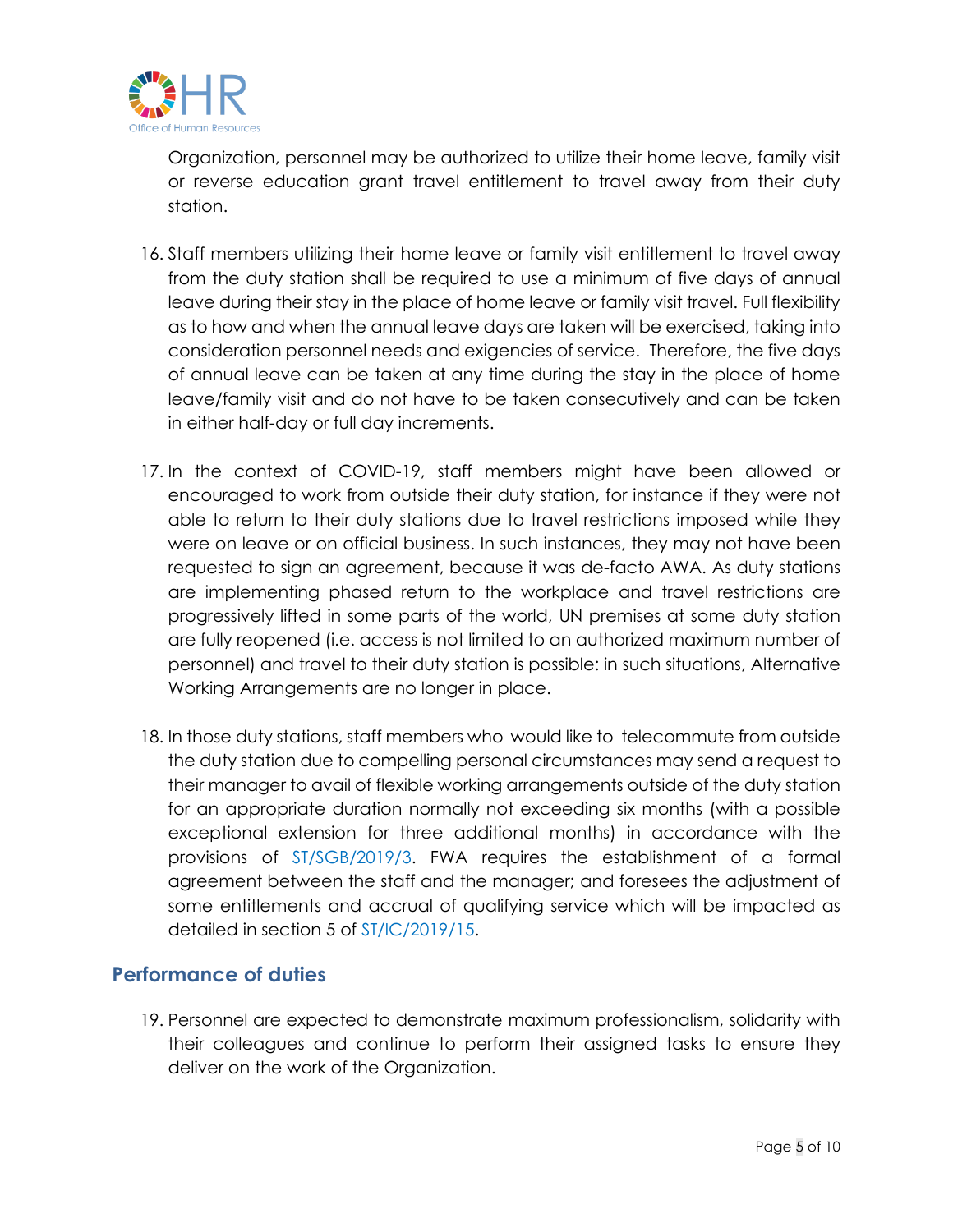

- 20. Managers are reminded to continue exercising maximum flexibility, understanding and care and to adapt their demands to the impact the pandemic is having on personnel and their families.
- 21. Failure to report to the duty station/premises on the specified date/time may result in absence being treated as unauthorized.

#### **Recording**

- 22. Remote working under flexible working arrangements and alternate working arrangements approved in connection with COVID-19 pandemic should be recorded in Umoja by selecting the 'telecommuting COVID-19' option in the dropdown menu for leave request.
- 23. No additional attendance records should be required.
- 24. Following the suspension of alternate working arrangements **outside** the duty station on a specific date or upon reaching six-month of AWA outside the duty station, staff members who continue to work remotely under AWA **at** the duty station, should record their remote working days in Umoja by selecting the 'telecommuting COVID-19' option in the drop-down menu for leave request.
- 25. When the phased return to the office is completed and there are no longer any limitations regarding the number of personnel present on UN premises, telecommuting days requested by staff members should be recorded into Umoja by selecting the regular 'telecommuting' option in accordance with the information contained in the signed agreement between the staff member and the manager.
- 26. Following the suspension of alternate working arrangements **outside** the duty station on a specific date or upon reaching six-month of AWA outside the duty station, staff members who find themselves in compelling personal circumstances and have exceptionally been approved to telecommute outside of the duty station in accordance with the provisions of [ST/SGB/2019/3](https://undocs.org/en/ST/SGB/2019/3) and [ST/IC/2019/15](https://undocs.org/en/ST/IC/2019/15) on the flexible working arrangements, should record their days into Umoja by selecting the regular 'telecommuting' option in accordance with the information contained in the signed agreement between the staff member and the manager.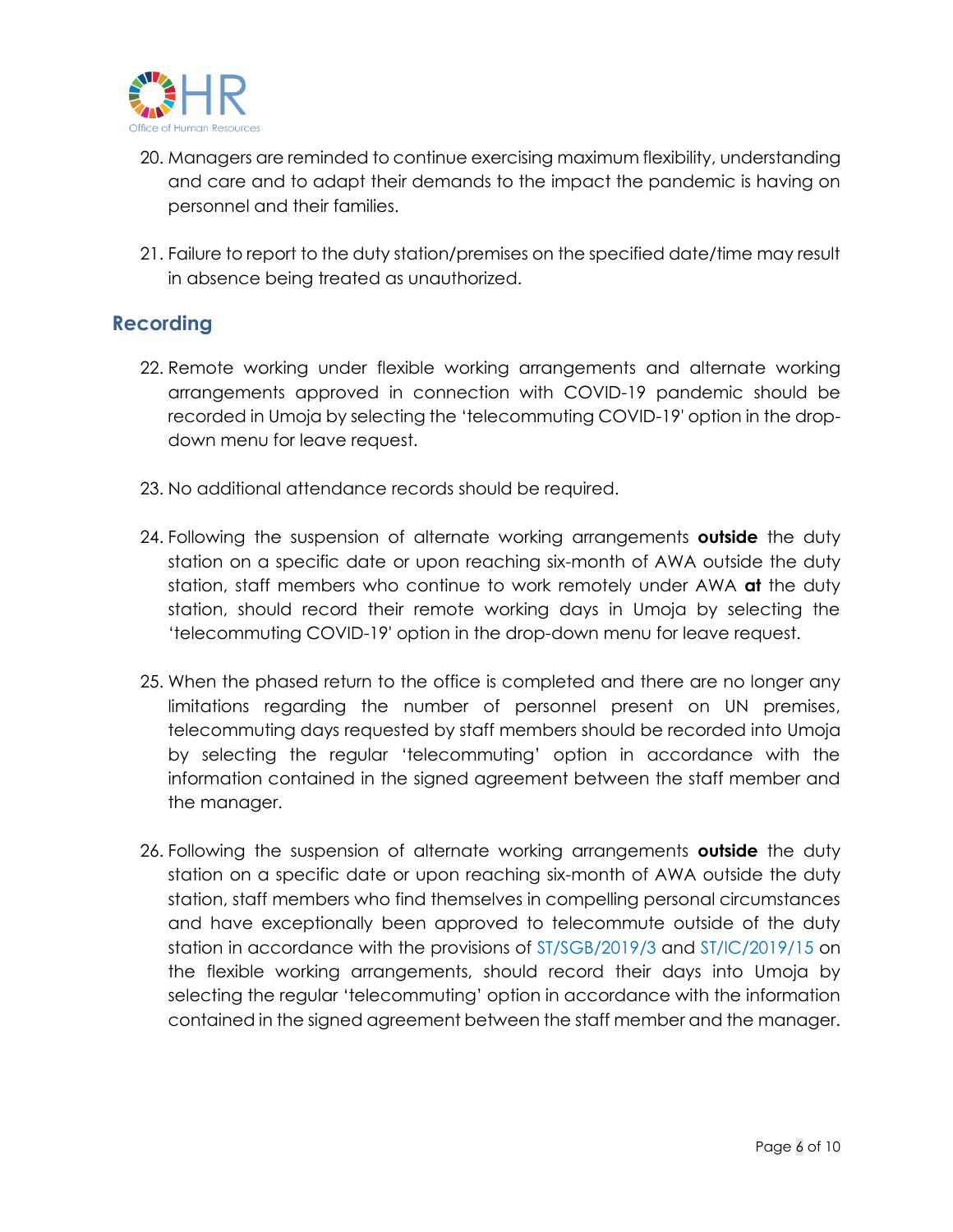

# **ANNEX – Summary table**

# **Alternate working arrangements (AWA) and Flexible working arrangements (FWA) in the context of COVID-19 pandemic**

| Criteria                 | <b>Flexible Working Arrangements (FWA)</b>                                                                                                                                                                                                                                                                                                                                                                                                                                                                                                                                        | <b>Alternate Working Arrangements (AWA)</b>                                                                                                                                                                                                                                                           |
|--------------------------|-----------------------------------------------------------------------------------------------------------------------------------------------------------------------------------------------------------------------------------------------------------------------------------------------------------------------------------------------------------------------------------------------------------------------------------------------------------------------------------------------------------------------------------------------------------------------------------|-------------------------------------------------------------------------------------------------------------------------------------------------------------------------------------------------------------------------------------------------------------------------------------------------------|
| Access to<br>UN premises | Offices are physically open. There are no<br>limitations regarding the number of<br>personnel present in the UN premises<br>and if the staff member is currently<br>outside the duty station, there are no<br>longer travel restrictions in place<br>preventing their return trip to their official<br>duty station.                                                                                                                                                                                                                                                              | Offices are fully or partially physically<br>closed but virtually open.<br>When offices are completely closed,<br>access is restricted to critical personnel.<br>When offices are partially closed (phased<br>return to offices) access is restricted to a<br>limited number of authorized personnel. |
| Decision                 | FWA are voluntary arrangements agreed<br>between personnel and managers.<br>FWA should be encouraged by<br>management both at the duty station or<br>outside the duty station to reduce the<br>risk of spreading the virus locally and/or<br>to reduce the UN footprint in the locality,<br>if needed. Managers and personnel are<br>expected to discuss and agree taking all<br>relevant information into account.<br>Flexibility should be exercised for staff<br>who may need to temporarily<br>telecommute outside the official duty<br>station for a limited period of time. | When offices are physically closed and<br>AWA are implemented, personnel are<br>requested by the Organization to work<br>from an alternative work site, usually their<br>residence at the official duty station <sup>3</sup> .<br>This is not optional. It is mandatory.                              |
| Agreements               | Approved flexible working arrangements<br>shall be incorporated into a written<br>agreement between personnel and<br>manager.                                                                                                                                                                                                                                                                                                                                                                                                                                                     | AWA is mandated by the Secretary-<br>General and heads of entities, and no<br>agreement between the manager and<br>personnel is required.                                                                                                                                                             |
|                          | Deliverables are discussed and agreed<br>upon in the written form.                                                                                                                                                                                                                                                                                                                                                                                                                                                                                                                | Managers and personnel must discuss<br>and agree on deliverables.                                                                                                                                                                                                                                     |
| Recording                | Personnel are required to record their<br>FWA days in Umoja as per the signed<br>written agreement.                                                                                                                                                                                                                                                                                                                                                                                                                                                                               | Personnel are required to record their<br>remote working days in Umoja at the end                                                                                                                                                                                                                     |

<sup>&</sup>lt;sup>3</sup> Includes any accommodation provided by UN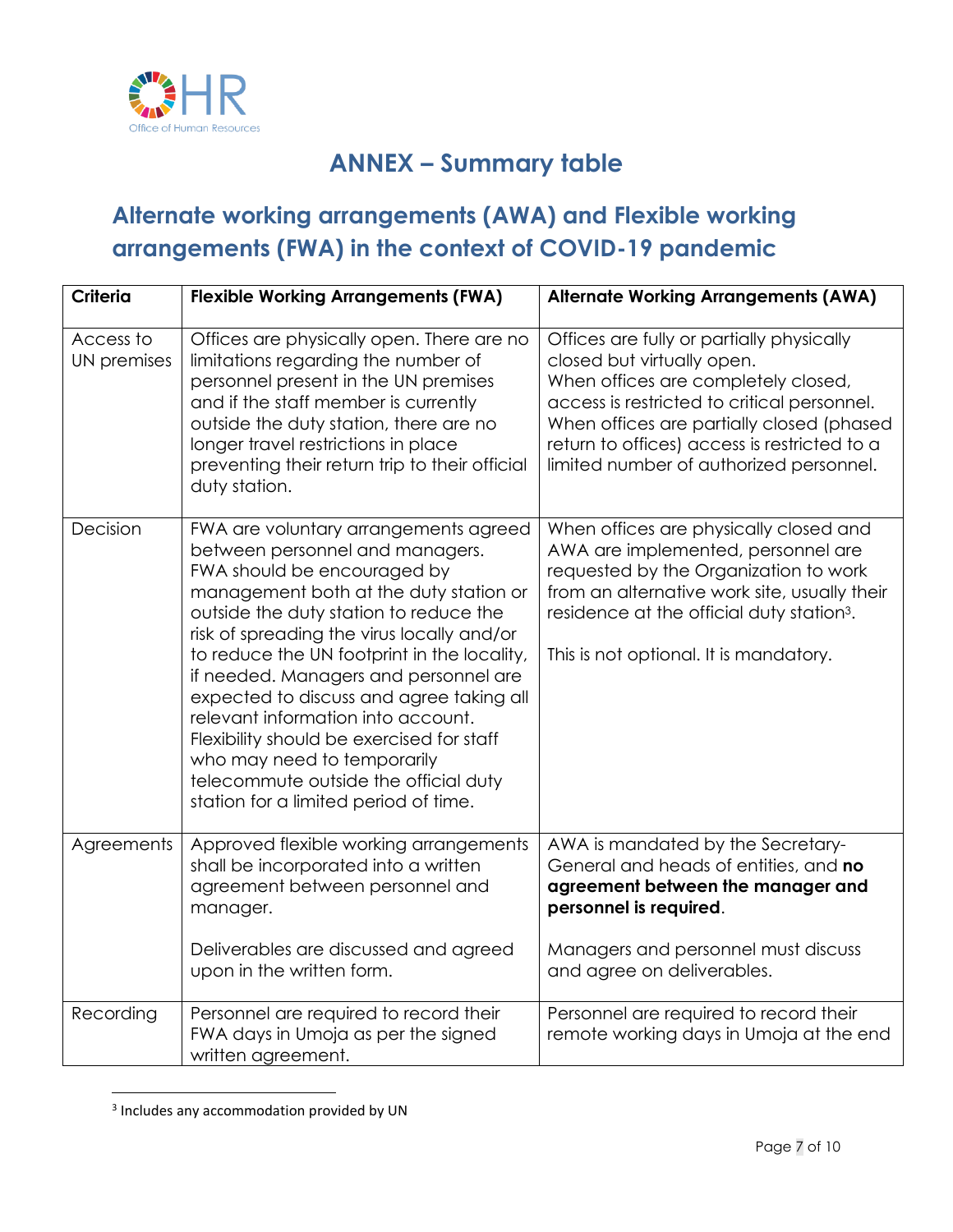

| <b>Criteria</b>                                 | <b>Flexible Working Arrangements (FWA)</b>                                                                                                                                                                                                                                                                                                                                                                                                                                   | <b>Alternate Working Arrangements (AWA)</b>                                                                                                                                                                                                                                                                                                                           |
|-------------------------------------------------|------------------------------------------------------------------------------------------------------------------------------------------------------------------------------------------------------------------------------------------------------------------------------------------------------------------------------------------------------------------------------------------------------------------------------------------------------------------------------|-----------------------------------------------------------------------------------------------------------------------------------------------------------------------------------------------------------------------------------------------------------------------------------------------------------------------------------------------------------------------|
|                                                 | Telecommuting working days approved<br>in the context of COVID-19 shall be<br>recorded in Umoja at the end of every<br>week, under the 'telecommuting<br>COVID-19'.<br>The recording can be made on a daily<br>basis or in block on a weekly basis for the<br>days worked.                                                                                                                                                                                                   | of every week, under the 'telecommuting<br>COVID-19' option.<br>The recording can be made on a daily<br>basis or in block on a weekly basis for the<br>days worked.                                                                                                                                                                                                   |
| Place of<br>telecommut<br>ing/remote<br>working | The location is formally agreed upon in<br>the written form between personnel and<br>manager.<br>Normally at the duty station.<br>Under compelling circumstances,<br>personnel can be allowed to<br>telecommute away from the duty<br>station for a limited period of time.                                                                                                                                                                                                  | Unless they have been required to work<br>remotely from a specific alternate<br>location, personnel who wish to leave<br>their duty station may be authorized to<br>discharge their functions from any place<br>of their choice, within or outside the<br>country of their duty station as long as<br>compatible with operational needs and<br>exigencies of service. |
| Duration                                        | A manager may authorize a staff<br>member to work away from the office<br>(telecommute) within the duty station up<br>to a maximum of three days during the<br>work week.<br>In the context of COVID-19, personnel<br>may be allowed or encouraged to<br>telecommute on a full-time basis (i.e. 5<br>days a week). Personnel may be<br>authorized to telecommute from outside<br>the duty station for up to six months, with<br>an exceptional extension of three<br>months. | Within the official duty station, personnel<br>are required to continue working<br>remotely until a decision is made to let<br>personnel return to the physical office<br>location.<br>Authorization to work remotely from<br>outside of the official duty station under<br>AWA should normally not exceed six<br>consecutive months.                                 |
| Application                                     | Telecommuting option may not be<br>possible for some jobs and/or at certain<br>periods of time.                                                                                                                                                                                                                                                                                                                                                                              | The requirements to work remotely apply<br>to all UN personnel, staff or non-staff.<br>Only personnel whose presence in UN<br>premises is authorized can physically<br>report to the premises.                                                                                                                                                                        |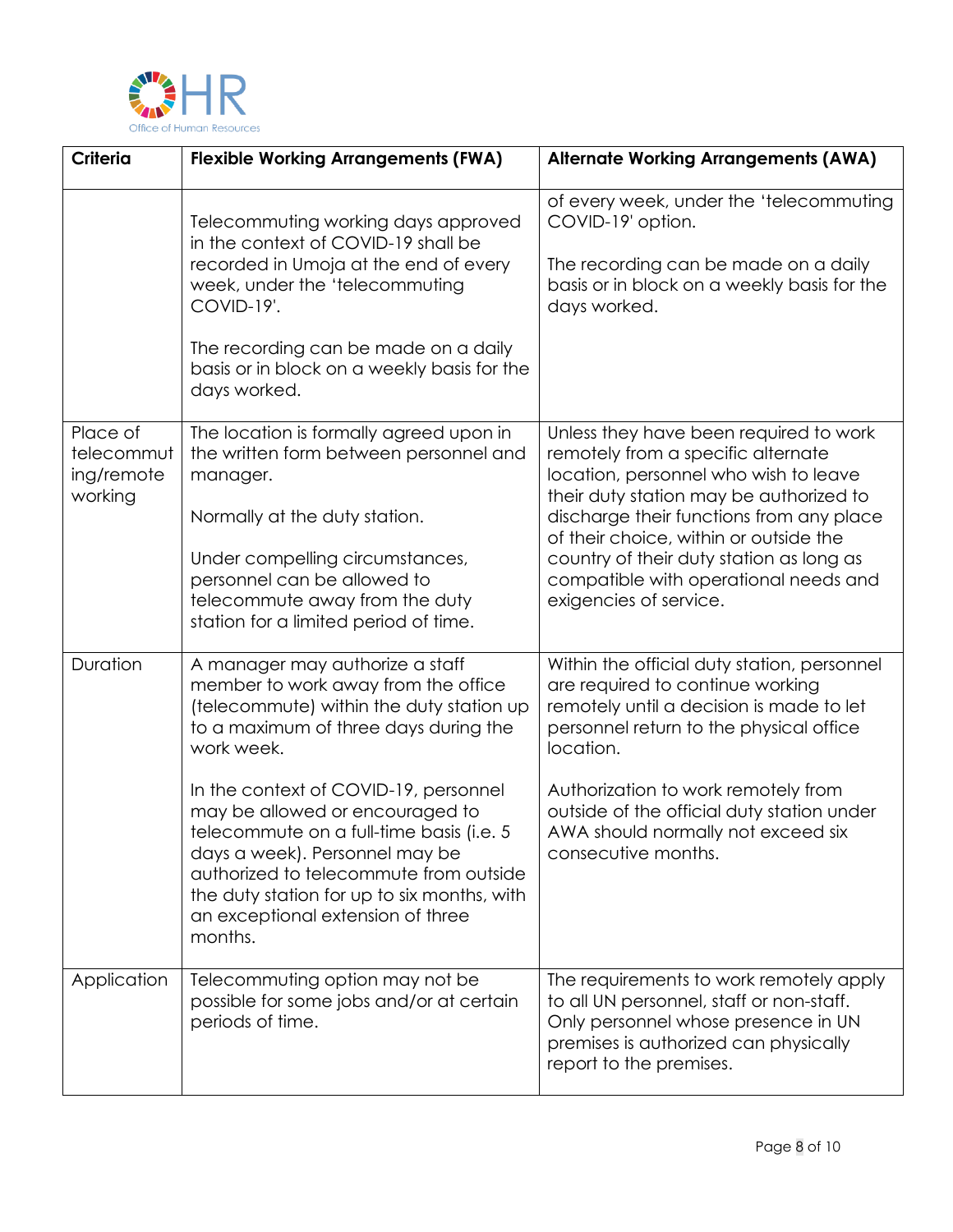

| <b>Criteria</b>                                       | <b>Flexible Working Arrangements (FWA)</b>                                                                                                                                                                                                                                                                                                                                                                                                | <b>Alternate Working Arrangements (AWA)</b>                                                                                                                                                                                                                                                                                                                               |
|-------------------------------------------------------|-------------------------------------------------------------------------------------------------------------------------------------------------------------------------------------------------------------------------------------------------------------------------------------------------------------------------------------------------------------------------------------------------------------------------------------------|---------------------------------------------------------------------------------------------------------------------------------------------------------------------------------------------------------------------------------------------------------------------------------------------------------------------------------------------------------------------------|
| Working<br>hours                                      | The total number of hours that<br>telecommuting personnel are expected<br>to work shall not change. Personnel shall<br>be reachable by telephone or email<br>during the core working hours set for<br>their duty station, when working away<br>from the office (telecommuting) at their<br>official duty station.<br>When telecommuting from outside of<br>the official duty station, the working<br>hours are established in the written | Core working hours may be temporarily<br>lifted.<br>Managers should exercise maximum<br>flexibility and adapt their demands to the<br>extent possible. Personnel should inform<br>their managers and team members of<br>their availability.<br>No additional attendance records should<br>be required but normal procedures to<br>notify managers of absence still apply. |
|                                                       | agreement.                                                                                                                                                                                                                                                                                                                                                                                                                                |                                                                                                                                                                                                                                                                                                                                                                           |
| Equipment                                             | Personnel telecommuting must obtain at<br>their own expense, the necessary office<br>equipment to discharge their official<br>functions.                                                                                                                                                                                                                                                                                                  | Heads of entities shall, to the extent<br>possible, provide personnel with the<br>necessary office equipment to discharge<br>their official functions from an alternative<br>work site.<br>Personnel who do not have an<br>Organization-provided laptop are<br>encouraged to use their private                                                                            |
|                                                       |                                                                                                                                                                                                                                                                                                                                                                                                                                           | equipment during this time of crisis.                                                                                                                                                                                                                                                                                                                                     |
| Travel and<br><b>DSA</b>                              | If personnel are authorized to work away<br>from the office (telecommute) from<br>outside their duty station, no travel and<br>DSA shall be payable.                                                                                                                                                                                                                                                                                      | In rare cases when personnel are<br>required to work remotely from outside<br>their duty station at the request of the<br>organization, travel and DSA may<br>exceptionally be payable.                                                                                                                                                                                   |
|                                                       |                                                                                                                                                                                                                                                                                                                                                                                                                                           | However, if personnel choose to work<br>remotely from outside their duty station,<br>e.g. country of home leave, no travel<br>and DSA shall be payable but eligible<br>personnel may be authorized to use their<br>home leave/family visit/reverse<br>education grant travel entitlement.                                                                                 |
| Payment of<br>benefits<br>and<br>entitlements<br>when | Some of the benefits and entitlements<br>shall be suspended if personnel choose<br>to telecommute from outside their duty<br>station in accordance with section 5 of                                                                                                                                                                                                                                                                      | Payment of danger pay is not payable<br>during the period that personnel are<br>working remotely outside the official duty<br>station approved for danger pay.                                                                                                                                                                                                            |